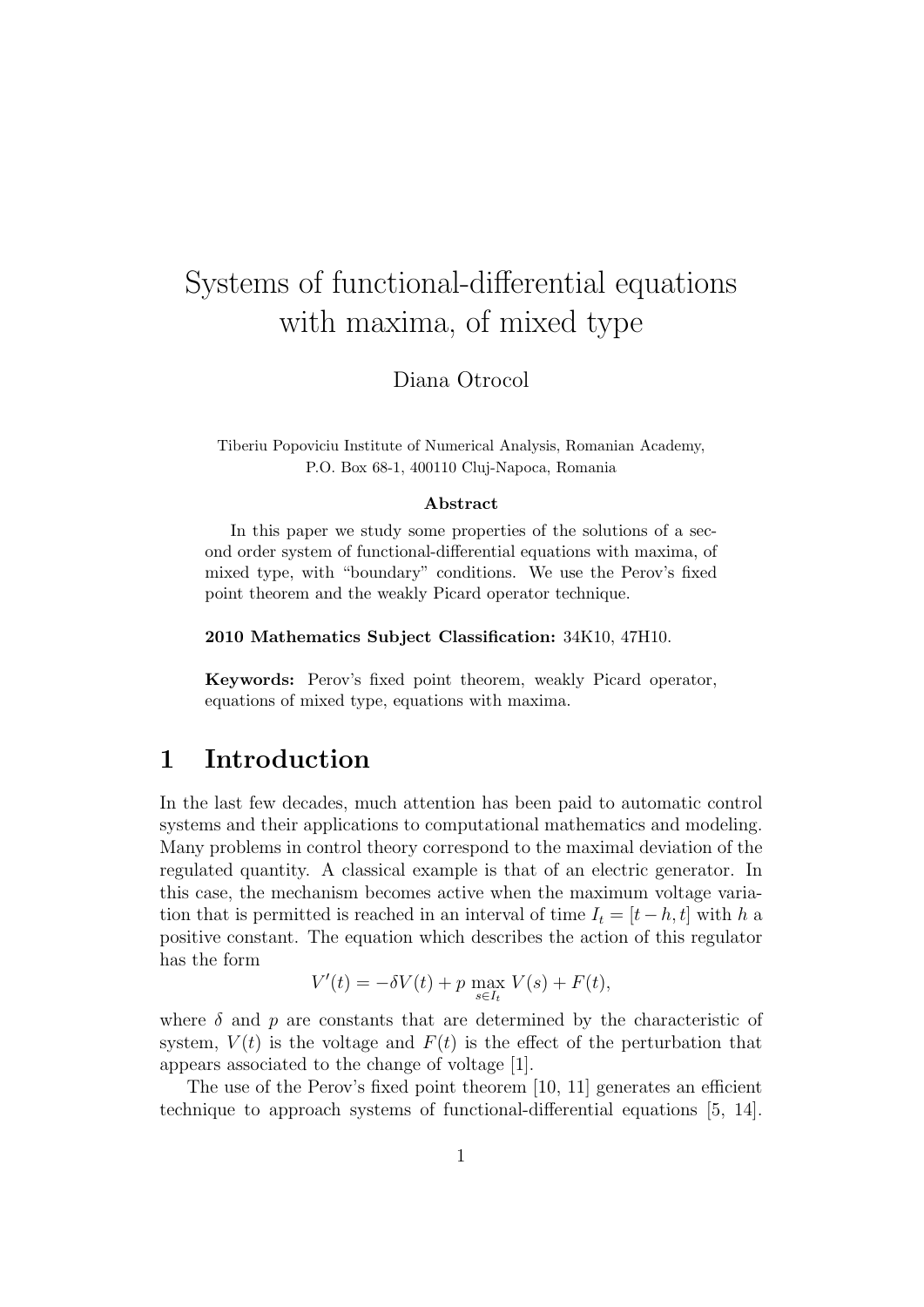In the study of existence and uniqueness of the solution of an operatorial equation, the notions of Picard and weakly Picard operators are very useful [11, 13], [15]-[17]. Some applications of the theory of weakly Picard operators can be found in  $[13]-[17]$ ,  $[3, 4]$  and  $[6]-[9]$ . Some problems concerning differential equations with maxima were studied in [1, 5, 8, 9] and in the monograph [2]. In [8] we have obtained conditions for existence and uniqueness, inequalities of Caplygin type and data dependence for the solutions of functional-differential equations with maxima while in [9] we apply the technique of weakly Picard operators for the second order functional-differential equations with maxima, of mixed type. Here we continue the work from [8] and [9] with the study of systems of functional-differential equations with maxima, of mixed type.

We consider the following functional-differential system

$$
-x''(t) = f(t, x(t), \max_{t-h_1 \le \xi \le t} x(\xi), \max_{t \le \xi \le t+h_2} x(\xi)), \ t \in [a, b]
$$
 (1.1)

with the "boundary" conditions

$$
\begin{cases}\nx(t) = \varphi(t), \ t \in [a - h_1, a], \\
x(t) = \psi(t), \ t \in [b, b + h_2].\n\end{cases}
$$
\n(1.2)

Suppose that:

- (C<sub>1</sub>)  $h_1, h_2, a$  and  $b \in \mathbb{R}, a < b, h_1 > 0, h_2 > 0;$
- $(C_2)$   $f \in C([a, b] \times \mathbb{R}^m \times \mathbb{R}^m \times \mathbb{R}^m, \mathbb{R}^m);$
- $(C_3)$  there exists a matrix  $L_f \in M_{m \times m}(\mathbb{R}_+)$  such that

$$
\left|f(t, u^1, u^2, u^3) - f(t, v^1, v^2, v^3)\right| \le L_f \begin{pmatrix} \max_{1 \le i \le 3} |u_1^i - v_1^i| \\ \vdots \\ \max_{1 \le i \le 3} |u_m^i - v_m^i| \end{pmatrix},
$$

for all  $t \in [a, b]$  and  $u^i = (u^i_1, \dots, u^i_m), v^i = (v^i_1, \dots, v^i_m) \in \mathbb{R}^m, i = 1, 2, 3$ where

$$
|w| := \left(\begin{array}{c} |w_1| \\ \vdots \\ |w_m| \end{array}\right);
$$

 $(C_4) \varphi \in C([a - h_1, a], \mathbb{R}^m)$  and  $\psi \in C([b, b + h_2], \mathbb{R}^m)$ .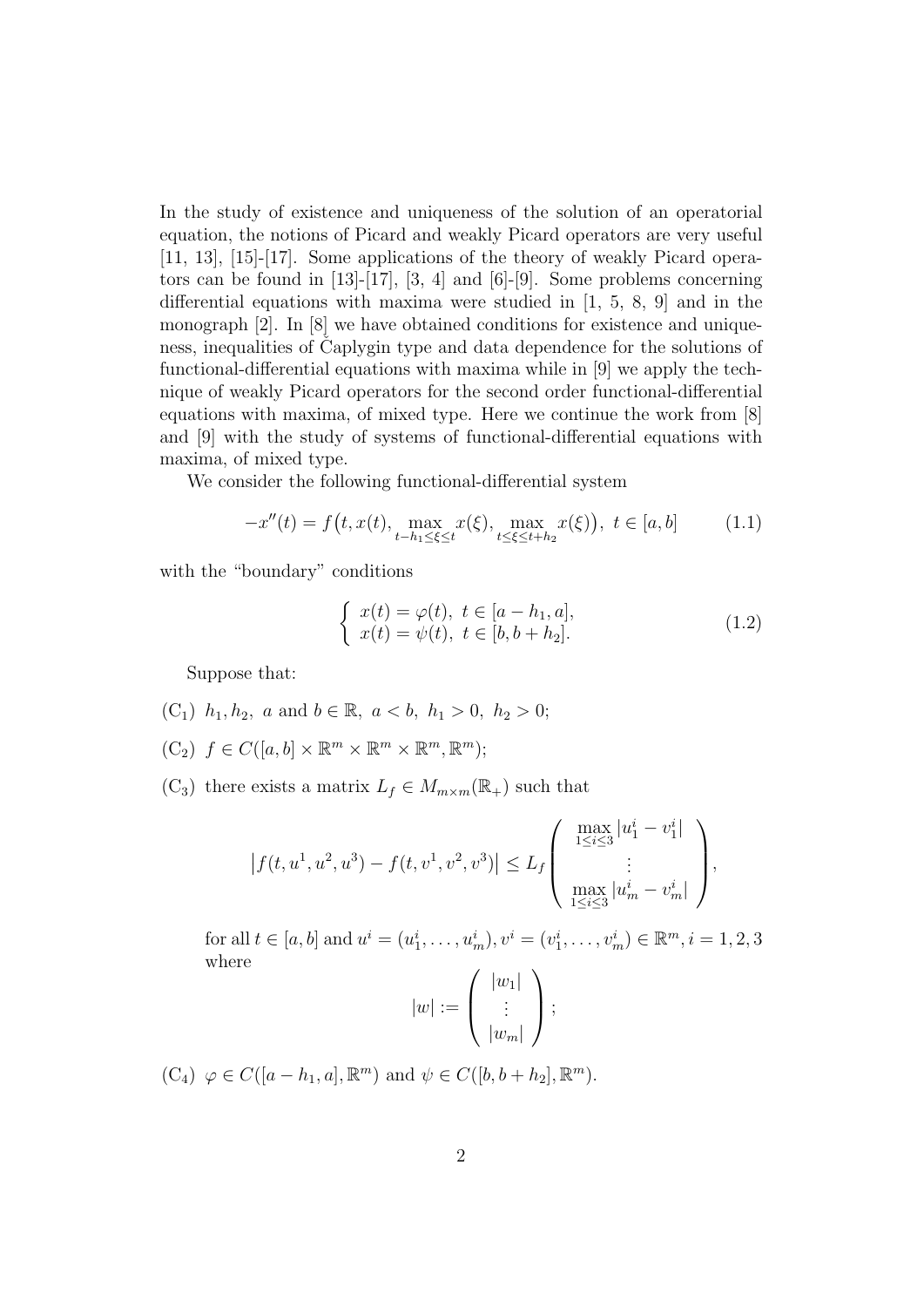Let *G* be the Green function of the following problem

$$
-x''(t) = \chi(t), \ t \in [a, b]
$$

$$
x(a) = 0, \ x(b) = 0,
$$

where  $\chi \in C([a, b], \mathbb{R})$ . Denoting

$$
w(\varphi, \psi)(t) := \frac{t-a}{b-a} \psi(b) + \frac{b-t}{b-a} \varphi(a),
$$

the problem  $(1.1)–(1.2)$ , with smoothness condition  $x \in C([a-h_1, b+h_2], \mathbb{R}^m) \cap$  $C^2([a, b], \mathbb{R}^m)$ , is equivalent to the following equation

$$
x(t) = \begin{cases} \varphi(t), \ t \in [a - h_1, a], \\ w(\varphi, \psi)(t) + \int_a^b G(t, s) f(s, x(s), \max_{s - h_1 \le \xi \le s} x(\xi), \max_{s \le \xi \le s + h_2} x(\xi)) ds, \ t \in [a, b], \\ \psi(t), \ t \in [b, b + h_2], \end{cases}
$$
(1.3)

 $x \in C([a - h_1, b + h_2], \mathbb{R}^m)$ . The equation (1.1) is equivalent to

$$
x(t) = \begin{cases} x(t), \ t \in [a-h_1, a], \\ w(x|_{[a-h_1, a]}, x|_{[b, b+h_2]})(t) + \\ + \int_a^b G(t, s) f(s, x(s), \max_{s-h_1 \le \xi \le s} x(\xi), \max_{s \le \xi \le s+h_2} x(\xi)) ds, t \in [a, b], \\ x(t), \ t \in [b, b+h_2], \end{cases}
$$
(1.4)

 $x \in C([a - h_1, b + h_2], \mathbb{R}^m)$ .

In what follows we consider the operators:

$$
B_f, E_f : C([a - h_1, b + h_2], \mathbb{R}^m) \to C([a - h_1, b + h_2], \mathbb{R}^m)
$$

defined by  $B_f(x)(t) :=$  the right hand side of  $(1.3)$  and  $E_f(x)(t) :=$  the right hand side of (1.4). Let  $X := (C[a - h_1, b + h_2], \mathbb{R}^m)$  and  $X_{\varphi, \psi} := \{x \in$ *X* |  $x|_{[a-h_1,a]} = \varphi, x|_{[b,b+h_2]} = \psi$ }. It is clear that *X* =  $\bigcup$ *φ,ψ*  $X_{\varphi,\psi}$  is a partition of *X.*

The following result is known.

**Lemma 1.1** [13] *Suppose that the conditions*  $(C_1)$ *,*  $(C_2)$  *and*  $(C_4)$  *are satisfied. Then*

*(a)*  $B_f(X)$  ⊂  $X_{\varphi,\psi}$  *and*  $B_f(X_{\varphi,\psi})$  ⊂  $X_{\varphi,\psi}$ ; *(b)*  $B_f|_{X_{\varphi,\psi}} = E_f|_{X_{\varphi,\psi}}$ .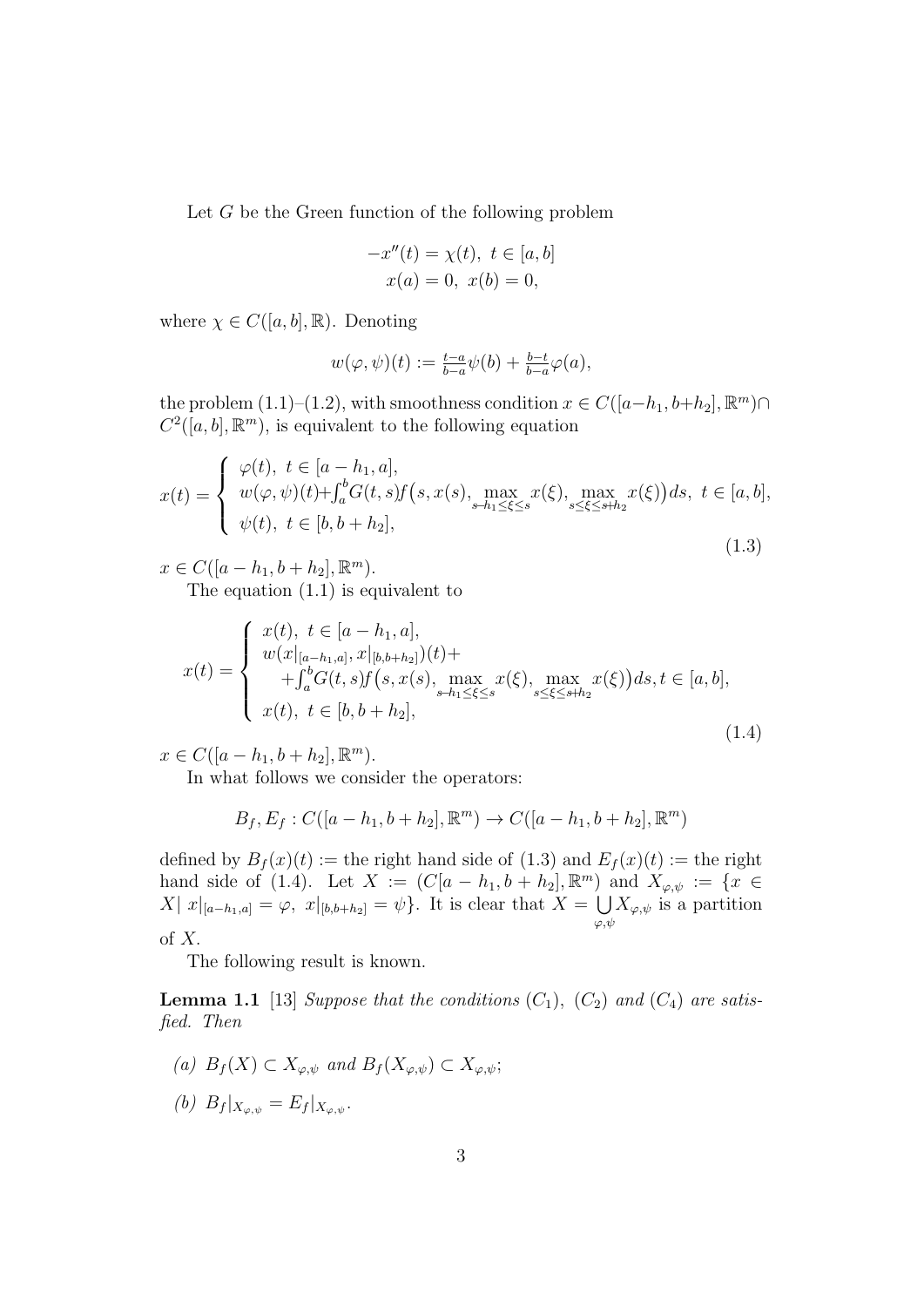Let  $M_G := (||G_{ij}||)_{i,j=\overline{1,m}} \in M_{m \times m}(\mathbb{R}_+),$  where  $||G_{i,j}|| = \max\{|G_{i,j}(x,s)| :$  $(x, s) ∈ [a, b] × [a, b]}, i, j = \overline{1, m}$  and

$$
Q := (b - a)M_G L_f \in M_{m \times m}(\mathbb{R}_+). \tag{1.5}
$$

The following is a synopsis of the paper. In Section 2 we introduce notation, definitions and results from weakly Picard operator theory. In Section 3 we obtain existence and uniqueness result using Perov's fixed point theorem and the weakly Picard operator technique. Sections 4 and 5 present inequalities of Caplygin type and data dependence results.

### **2 Picard and Weakly Picard operators**

In this section, we introduce notation, definitions, and preliminary results which are used throughout this paper (see [12]-[17]). Let  $(X, d)$  be a metric space and  $A: X \to X$  an operator. We shall use the following notations:

 $F_A := \{x \in X \mid A(x) = x\}$  - the fixed point set of *A*;

*I*(*A*) := *{Y ⊂ X | A*(*Y*) *⊂ Y,Y*  $\neq$  *Ø*} - the family of the nonempty invariant subset of *A*;

 $A^{n+1} := A \circ A^n$ ,  $A^0 = 1_X$ ,  $A^1 = A$ ,  $n \in \mathbb{N}$ .

**Definition 2.1** *Let*  $(X,d)$  *be a metric space. An operator*  $A: X \rightarrow X$  *is a Picard operator (PO) if there exists*  $x^* \in X$  *such that*  $F_A = \{x^*\}$  *and the sequence*  $(A^n(x_0))_{n \in \mathbb{N}}$  *converges to*  $x^*$  *for all*  $x_0 \in X$ *.* 

**Definition 2.2** *Let*  $(X,d)$  *be a metric space. An operator*  $A: X \to X$  *is a weakly Picard operator (WPO) if the sequence*  $(A<sup>n</sup>(x))_{n\in\mathbb{N}}$  *converges for all*  $x \in X$ *, and its limit (which may depend on x) is a fixed point of A.* 

**Definition 2.3** *If A is weakly Picard operator then we consider the operator*  $A^{\infty}$  *defined by*  $A^{\infty}: X \to X$ ,  $A^{\infty}(x) := \lim_{n \to \infty} A^n(x)$ *.* 

**Remark 2.4** *It is clear that*  $A^{\infty}(X) = F_A$ .

Throughout this paper we denote by  $M_{m \times m}(\mathbb{R}_+)$  the set of all  $m \times m$ matrices with positive elements and by *I* the identity  $m \times m$  matrix. A square matrix *Q* with nonnegative elements is said to be convergent to zero if  $Q^k \to 0$  as  $k \to \infty$ . It is known that the property of being convergent to zero is equivalent to any of the following three conditions (see [12]):

(a)  $I - Q$  is nonsingular and  $(I - Q)^{-1} = I + Q + Q^2 + \cdots$  (where *I* stands for the unit matrix of the same order as *Q*);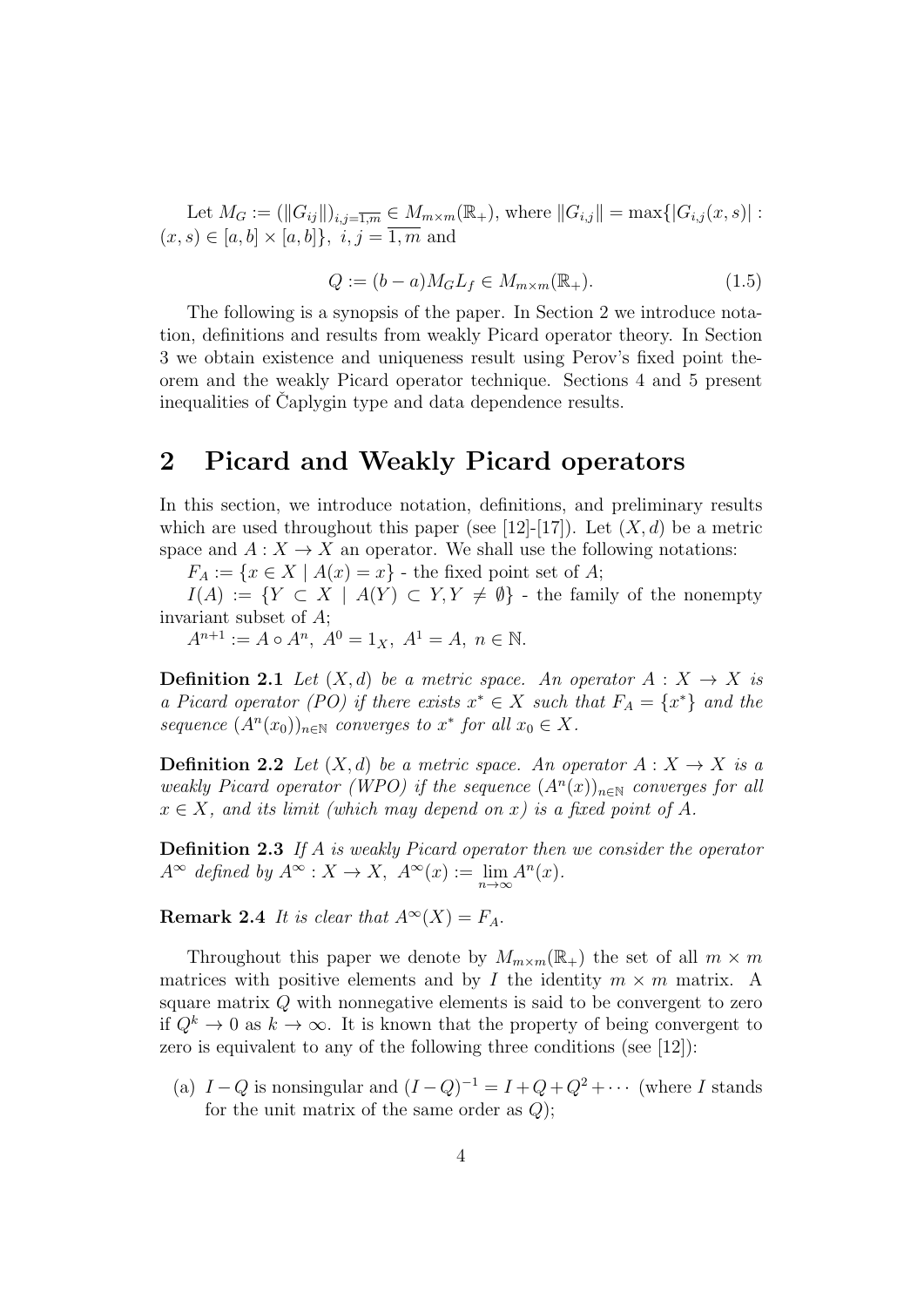- (b) the eigenvalues of *Q* are located inside the unit open disc of the complex plane;
- (c)  $I Q$  is nonsingular and  $(I Q)^{-1}$  has nonnegative elements.

We finish this section by recalling the following fundamental result (see, e.g.,  $[10]$ ).

**Theorem 2.5** *(Perov's fixed point theorem)* Let  $(X, d)$  with  $d(x, y) \in \mathbb{R}^m$ , *be a complete generalized metric space and*  $A: X \rightarrow X$  *an operator.* We *suppose that there exists a matrix*  $Q \in M_{m \times m}(\mathbb{R}_+)$ *, such that* 

(i) 
$$
d(A(x), A(y)) \le Qd(x, y)
$$
, for all  $x, y \in X$ ;

 $(iii)$   $Q^n \rightarrow 0$ , as  $n \rightarrow \infty$ .

*Then*

$$
(a) F_A = \{x^*\},
$$

*(b)*  $A^n(x) = x^*$ , as  $n \to \infty$  and

$$
d(A^{n}(x), x^{*}) \leq (I - Q)^{-1}Q^{n}d(x_0, A(x_0)).
$$

### **3 Existence and uniqueness**

Let us consider the problem  $(1.1)$ – $(1.2)$ . We obtain the following existence and uniqueness theorem.

**Theorem 3.1** *Suppose that:*

- *(i)* the conditions  $(C_1)$ – $(C_4)$  are satisfied;
- *(ii)*  $Q^n \to 0$ *, as*  $n \to \infty$ *, where*  $Q$  *is defined by* (1.5)*.*

*Then*

- *(a) the problem*  $(1.1)-(1.2)$  *has a unique solution*  $x^* = (x_1^*, \ldots, x_m^*) \in$  $C([a - h_1, b + h_2], \mathbb{R}^m) \cap C^2([a, b], \mathbb{R}^m);$
- *(b) for all*  $x_0 \in C([a, b], \mathbb{R}^m)$ *, the sequence*  $(x^n)_{n \in \mathbb{N}}$ *, defined by*  $x^{n+1} =$  $B_f(x^n)$ *, converges uniformly to*  $x^*$ *, for all*  $t \in [a, b]$ *, and, moreover*

$$
\begin{pmatrix} |x_1^n(t) - x_1^*(t)| \\ \vdots \\ |x_m^n(t) - x_m^*(t)| \end{pmatrix} \leq (I - Q)^{-1} Q^n \begin{pmatrix} |x_1^0(t) - x_1^1(t)| \\ \vdots \\ |x_m^0(t) - x_m^1(t)| \end{pmatrix}.
$$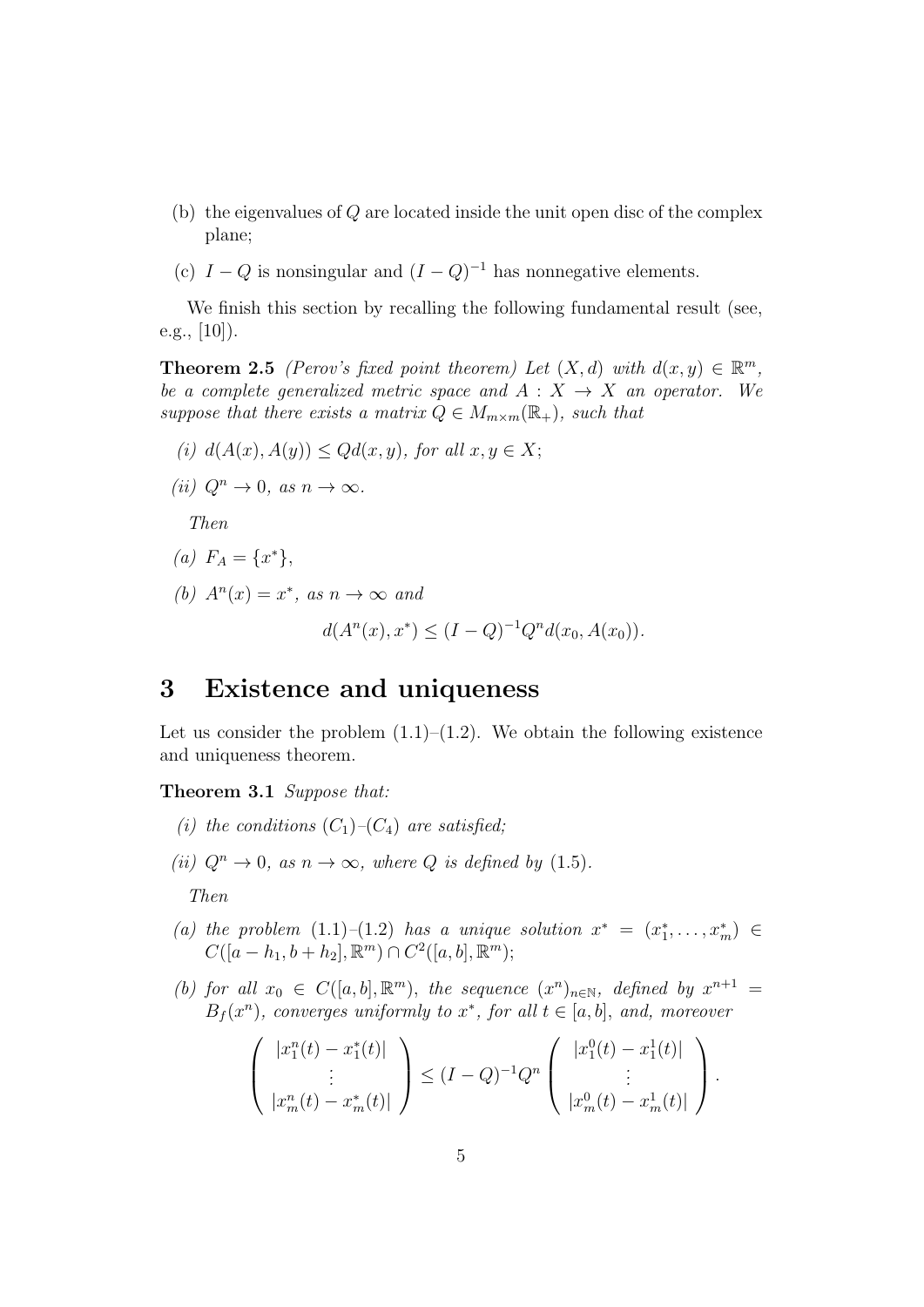**Proof.** Consider the Banach space  $(C([a - h_1, b + h_2], \mathbb{R}^m), ||\cdot||)$  where  $||\cdot||$  is the generalized Chebyshev norm,

$$
||u|| := \begin{pmatrix} ||u_1|| \\ \vdots \\ ||u_m|| \end{pmatrix}
$$
, where  $||u_i|| := \max_{a-h_1 \le t \le b+h_2} |u_i(t)|$ ,  $i = \overline{1,m}$ .

The problem  $(1.1)$ – $(1.2)$  is equivalent to the fixed point equation

$$
B_f(x) = x, \ x \in C([a - h_1, b + h_2], \mathbb{R}^m).
$$

From the condition  $(C_3)$  we have, for any  $t \in [a, b]$ 

$$
|B_f(x)(t) - B_f(y)(t)| \leq \int_a^b |G(t,s) \Big[ f(s, x(s), \max_{a-h_1 \leq \xi \leq a} x(\xi), \max_{b \leq \xi \leq b+h_2} x(\xi) - f(s, y(s), \max_{a-h_1 \leq \xi \leq a} y(\xi), \max_{b \leq \xi \leq b+h_2} y(\xi)) \Big] ds
$$
  

$$
\leq \int_a^b M_G L_f \max \left\{ |x(s) - y(s)|, \left| \max_{a-h_1 \leq \xi \leq a} x(\xi) - \max_{a-h_1 \leq \xi \leq a} y(\xi) \right|, \left| \max_{a-h_1 \leq \xi \leq a} x(\xi) - \max_{a-h_1 \leq \xi \leq a} y(\xi) \right| \right\} ds
$$
  

$$
\leq \int_a^b M_G L_f \max_{a-h_1 \leq \xi \leq b+h_2} |x(\xi) - y(\xi)| ds \leq
$$
  

$$
\leq (b-a) M_G L_f \|x - y\| = Q \|x - y\|.
$$

Then  $||B_f(x) - B_f(y)|| \leq Q ||x - y||$ , for all  $x, y \in X$  and by (ii), the operator  $B_f$  is Q-contraction. From the Perov's fixed point theorem we have that the operator  $B_f$  is PO and has a unique fixed point  $x^* = (x_1^*, \ldots, x_m^*) \in X$ . Since *f* is continuous, we have that  $x^* \in C^2([a, b], \mathbb{R}^m)$  is the unique solution for the problem  $(1.1)$ – $(1.2)$ .

**Remark 3.2** *From the proof of Theorem 3.1, it follows that the operator*  $B_f$ *is PO. Since*  $B_f|_{X_{\varphi,\psi}} = E_f|_{X_{\varphi,\psi}}$  and

$$
X := C([a - h_1, b + h_2], \mathbb{R}^m) = \bigcup_{\varphi, \psi} X_{\varphi, \psi}, \ E_f(X_{\varphi, \psi}) \subset X_{\varphi, \psi}
$$

*it follows that the operator*  $E_f$  *is WPO and, moreover*  $F_{E_f} \cap X_{\varphi,\psi} = \{x_{\varphi,\psi}^*\}, \forall \varphi \in$  $C([a-h_1,a],\mathbb{R}^m), \forall \psi \in C([b,b+h_2],\mathbb{R}^m),$  where  $x^*_{\varphi,\psi}$  is the unique solution *of the problem* (1.1)*–*(1.2)*.*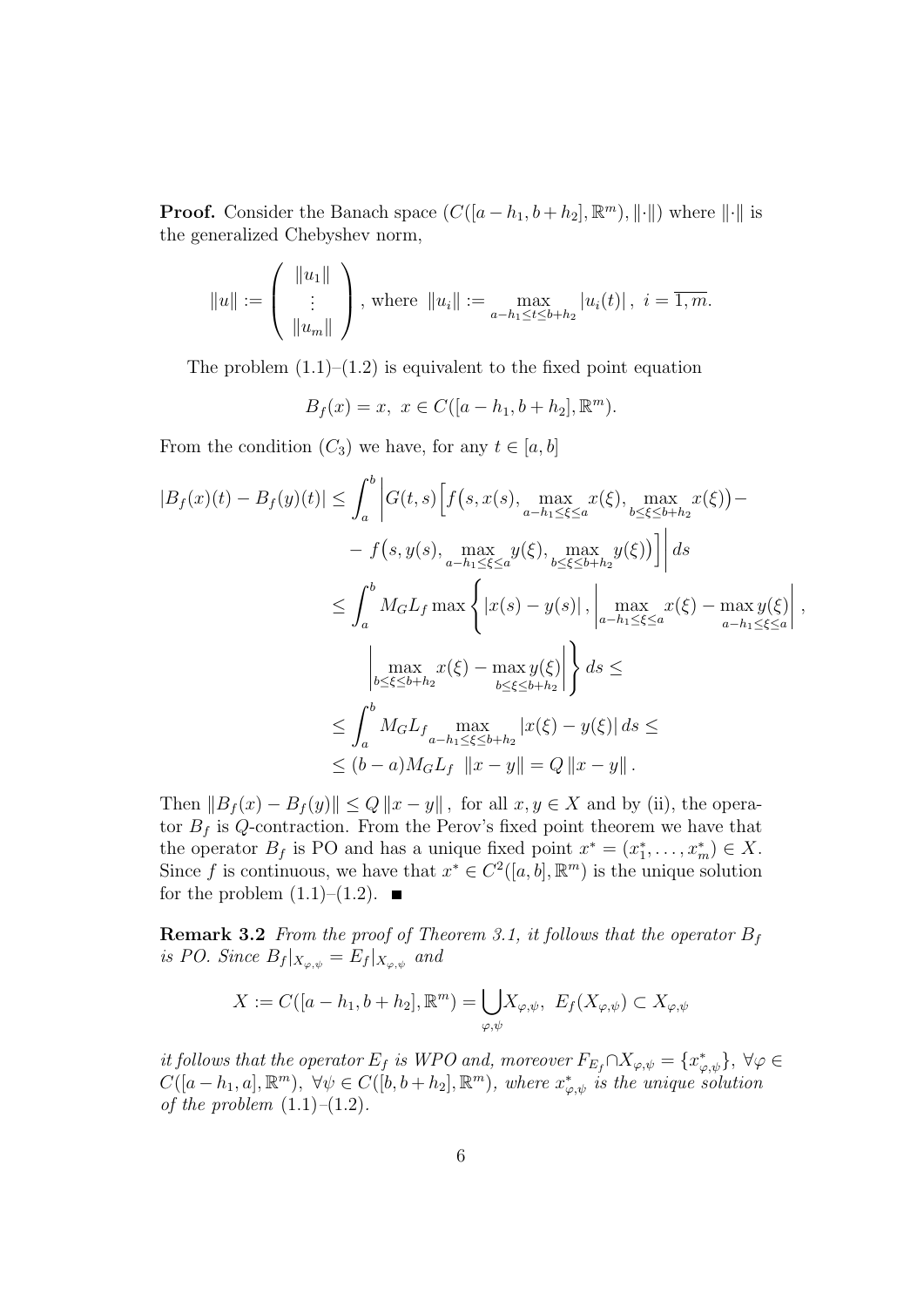**Example 3.3** *Consider the following system of differential equations with "maxima",*

$$
-x''(t) = P^{1}x(t) + P^{2} \max_{t-h_1 \le \xi \le t} x(\xi) + P^{3} \max_{t \le \xi \le t+h_2} x(\xi) + g(t), \quad t \in [a, b], \quad (3.1)
$$

*with the "boundary" conditions*

$$
\begin{cases}\n x(t) = \varphi(t), \ t \in [a - h_1, a], \\
 x(t) = \psi(t), \ t \in [b, b + h_2],\n\end{cases}
$$
\n(3.2)

*where*  $P^i = \begin{pmatrix} a^i & a^i \\ b^i & b^i \end{pmatrix}$  $b^i$   $b^i$  $\Big), a^i, b^i \in \mathbb{N}_+, i = \overline{1,3}, g \in C[a, b].$  In this case  $f(t, u^1, u^2, u^3) = P^1u^1 + P^2u^2 + P^3u^3 + g(t), t \in [a, b], u^1, u^2, u^3 \in \mathbb{R}^2,$  $L_f = \begin{pmatrix} a^1 + a^2 + a^3 & a^1 + a^2 + a^3 \\ b^1 + b^2 + b^3 & b^1 + b^2 + b^3 \end{pmatrix}$  $b^1 + b^2 + b^3$   $b^1 + b^2 + b^3$  $\left(\|G_{ij}\|_{i,j=1,2}\right)$  ∈  $M_{2\times 2}(\mathbb{R}_+), M_G = (\|G_{ij}\|)_{i,j=1,2}$  ∈  $M_{2\times 2}(\mathbb{R}_{+}),$  where  $||G_{i,j}|| = \max\{|G_{i,j}(x,s)|:(x,s)\in [a,b]\times [a,b]\},\ i,j=1,2$  $and Q = (b - a)M_G L_f \in M_{2 \times 2}(\mathbb{R}_+).$ 

*Suppose that:*

- *(C*<sup>*′*</sup><sub>1</sub>) *h*<sub>1</sub>*, h*<sub>2</sub>*, a and b* ∈ ℝ*, a* < *b, h*<sub>1</sub> > 0*, h*<sub>2</sub> > 0;
- $(C_2)$   $a^1 + a^2 + a^3 + b^1 + b^2 + b^3 < 1;$

 $(C_3) \varphi \in C([a - h_1, a], \mathbb{R}^2)$  *and*  $\psi \in C([b, b + h_2], \mathbb{R}^2)$ *.* 

*Theorem 3.1 can be now applied, since all its assumptions are verified.*

## **4 Inequalities of Caplygin type ˇ**

In order to establish the Caplygin type inequalities we need the following abstract result.

**Lemma 4.1** *(see* [15]*) Let*  $(X, d, \leq)$  *be an ordered metric space and*  $A: X \to Y$ *X an operator. Suppose that A is increasing and WPO. Then the operator A<sup>∞</sup> is increasing.*

Now we consider the operators  $E_f$  and  $B_f$  on the ordered Banach space  $(C([a-h_1,b+h_2],\mathbb{R}^m),\|\cdot\|, ≤)$  where we consider the following order relation on  $\mathbb{R}^m$ :  $x \leq y \Leftrightarrow x_i \leq y_i$ ,  $i = \overline{1, m}$ .

**Theorem 4.2** *Suppose that:*

*(a) the conditions*  $(C_1) - (C_4)$  *are satisfied;*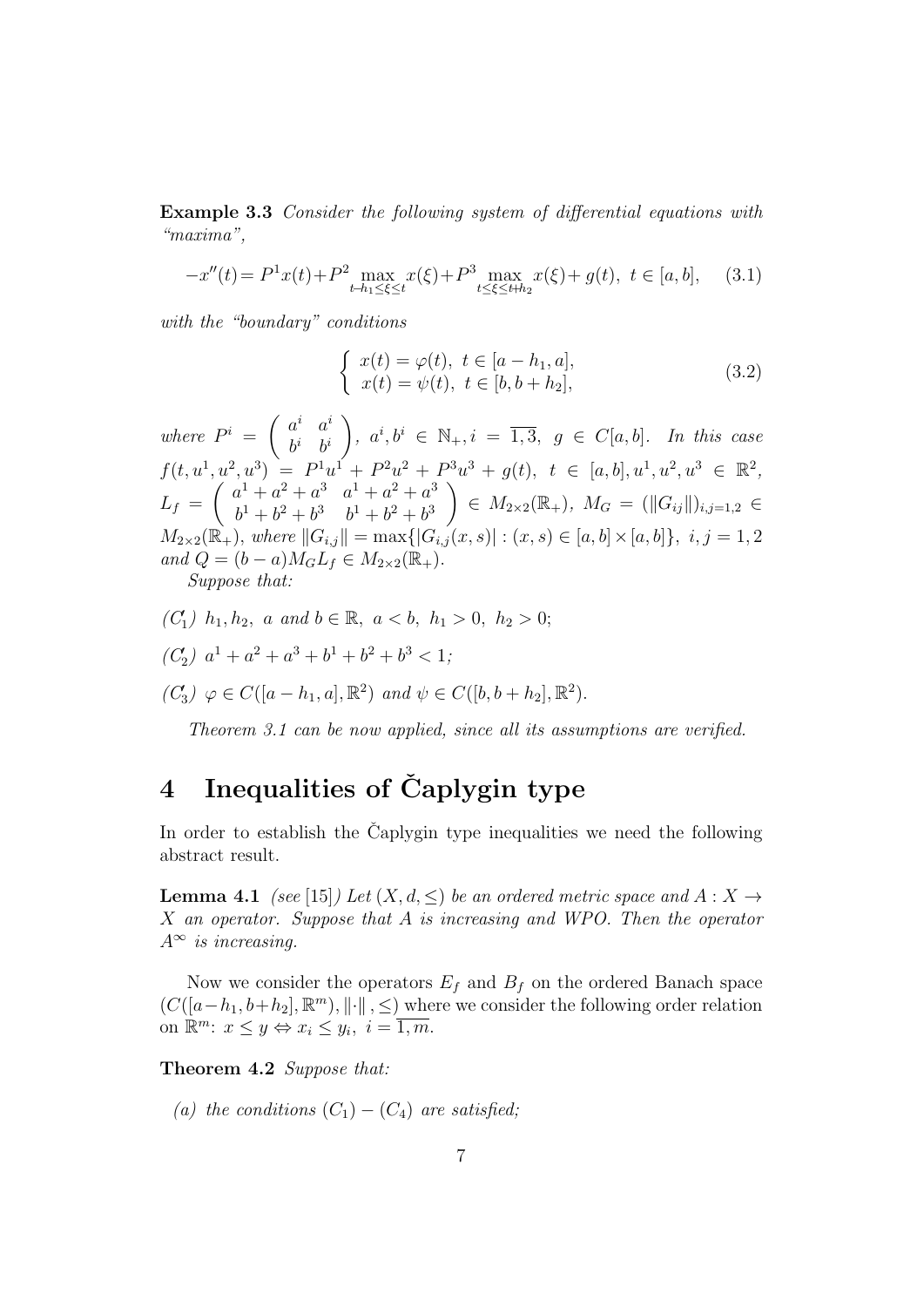- *(b)*  $Q^n \to 0$ , as  $n \to \infty$ , where  $Q$  *is defined by (1.5);*
- $f(t, \cdot, \cdot, \cdot) : \mathbb{R}^m \times \mathbb{R}^m \times \mathbb{R}^m \to \mathbb{R}^m$  *is increasing,*  $\forall t \in [a, b]$ .

*Let x be a solution of equation* (1.1) *and y a solution of the inequality*

$$
-y''(t) \le f(t, y(t), \max_{t-h_1 \le \xi \le t} y(\xi), \max_{t \le \xi \le t+h_2} y(\xi)), \ t \in [a, b].
$$

*Then*  $y(t) \leq x(t)$ ,  $\forall t \in [a - h_1, a] \cup [b, b + h_2]$  *implies that*  $y \leq x$ *.* 

**Proof.** Let us consider the operator  $\widetilde{w}$  :  $C([a-h_1, b+h_2], \mathbb{R}^m) \rightarrow C([a-h_1, b+h_2], \mathbb{R}^m)$  $h_1, b + h_2$ ,  $\mathbb{R}^m$ ) defined by

$$
\widetilde{w}(z)(t) := \begin{cases} z(t), & t \in [a-h_1, a], \\ w(z|_{[a-h_1, a]}, z|_{[b,b+h_2]})(t), & t \in [a, b], \\ z(t), & t \in [b, b+h_2], \end{cases}
$$

for  $z \in C([a - h_1, b + h_2], \mathbb{R}^m)$ . First of all we remark that  $w(y|_{[a-h_1,a]},y|_{[b,b+h_2]}) \leq w(x|_{[a-h_1,a]},x|_{[b,b+h_2]})$  and  $\widetilde{w}(y) \leq \widetilde{w}(x)$ .<br>In the terms of the operator  $F_{\epsilon}$ , we have  $x = F_{\epsilon}(x)$  and

In the terms of the operator  $E_f$ , we have  $x = E_f(x)$  and  $y \le E_f(y)$ . From Remark 3.2 we have that  $E_f$  is WPO. On the other hand, from the condition (c) and Lemma 4.1 we get that the operator  $E_f^{\infty}$  is increasing. Hence  $y \le E_f(y) \le E_f^2(y) \le \ldots \le E_f^{\infty}(y) = E_f^{\infty}(\widetilde{w}(y)) \le E_f^{\infty}(\widetilde{w}(x)) = x$ .<br>So  $y \le x$ So,  $y \leq x$ . ■

### **5 Data dependence: monotony**

In order to study the monotony of the solution of the problem  $(1.1)$ – $(1.2)$ with respect to  $\varphi$ ,  $\psi$  and f, we need the following result from the WPOs theory.

**Lemma 5.1** *(Abstract comparison lemma, [16]) Let*  $(X, d, \leq)$  *be an ordered metric space and*  $A, B, C: X \rightarrow X$  *be such that:* 

- *(i) the operator A, B, C are WPOs;*
- $(iii)$   $A \leq B \leq C$ ;

*(iii) the operator B is increasing.*

*Then*  $x \leq y \leq z$  *implies that*  $A^{\infty}(x) \leq B^{\infty}(y) \leq C^{\infty}(z)$ *.* 

From this abstract result we obtain the following result: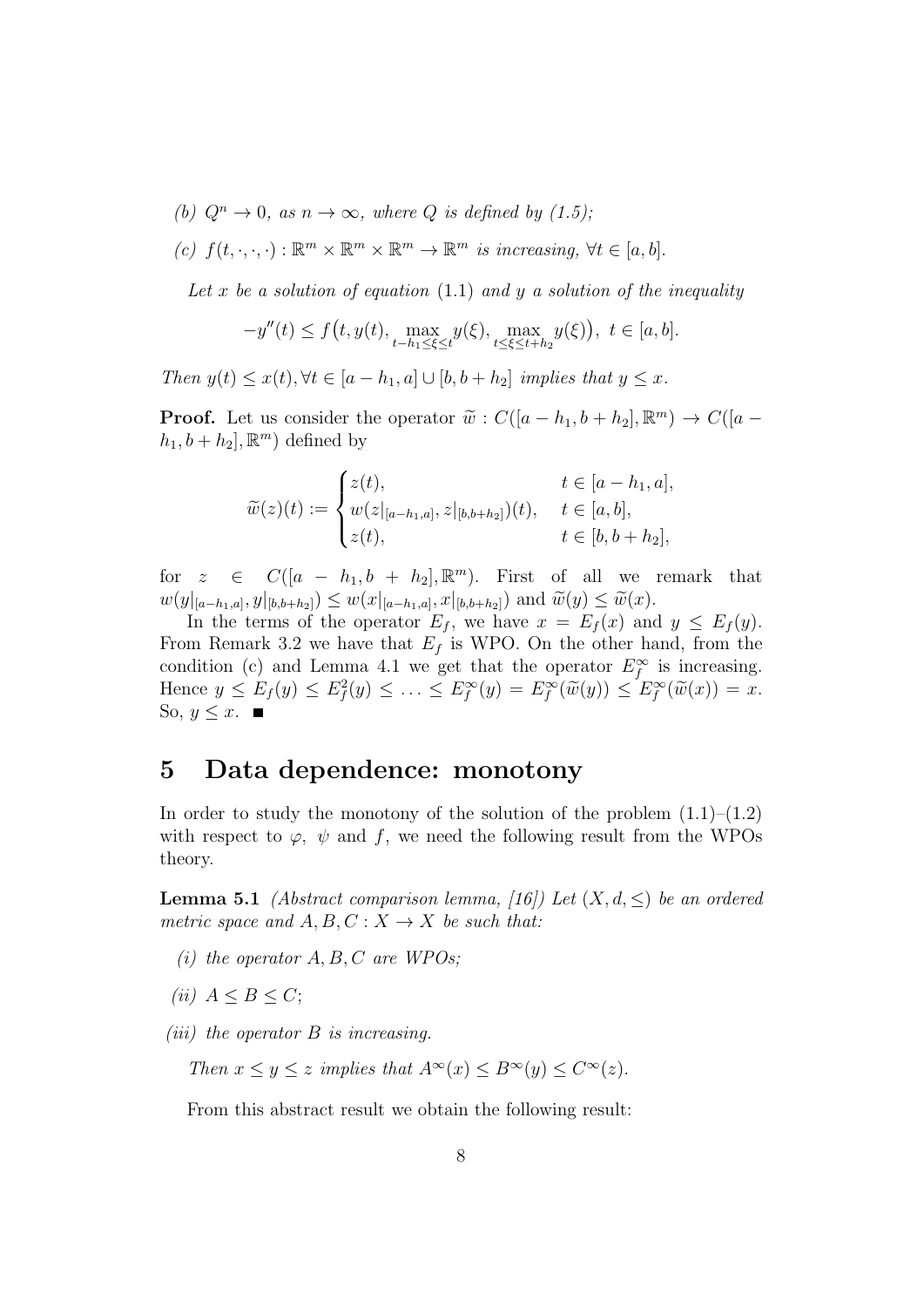**Theorem 5.2** *Let*  $f^i \in C([a, b] \times \mathbb{R}^m \times \mathbb{R}^m \times \mathbb{R}^m, \mathbb{R}^m), i = \overline{1, 3},$  *and suppose that conditions*  $(C_1)$ *–* $(C_4)$  *hold. Furthermore suppose that:* 

- $(i) f<sup>1</sup> \leq f<sup>2</sup> \leq f<sup>3</sup>;$
- (*ii*)  $f^2(t, \cdot, \cdot, \cdot) : \mathbb{R}^m \times \mathbb{R}^m \times \mathbb{R}^m \to \mathbb{R}^m$  *is increasing.*

Let  $x^i$  be a solution of the equation

$$
-(x^i)''(t) = f^i(t, x(t), \max_{t-h_1 \le \xi \le t} x(\xi), \max_{t \le \xi \le t+h_2} x(\xi)), \ t \in [a, b] \ and \ i = \overline{1, 3}.
$$

Then  $x^1(t) \le x^2(t) \le x^3(t)$ ,  $\forall t \in [a-h_1, a] \cup [b, b+h_2]$ , implies  $x^1 \le x^2 \le x^3$ , *i.e. the unique solution of the problem* (1.1)*–*(1.2) *is increasing with respect to*  $f$ ,  $\varphi$  *and*  $\psi$ .

**Proof.** From Remark 3.2, the operators  $E_{f^i}$ ,  $i = \overline{1,3}$ , are WPOs. From the condition (ii) the operator  $E_f$ <sup>2</sup> is monotone increasing. From the condition (i) it follows that  $E_{f^1} \leq E_{f^2} \leq E_{f^3}$ . On the other hand, we notice that  $\widetilde{w}(x^1) \leq \widetilde{w}(x^2) \leq \widetilde{w}(x^3)$  and  $x^i = E_{f^i}^{\infty}(\widetilde{w}(x^i)), i = \overline{1,3}$ . So, the proof follows from Lamma 5.1 from Lemma 5.1.  $\blacksquare$ 

### **6 Data dependence: continuity**

Consider the boundary value problem  $(1.1)$ – $(1.2)$  and suppose that the conditions of the Theorem 3.1 are satisfied with the same Lipshitz constants. Denote by  $x^*(\cdot; \varphi, \psi, f)$  the solution of this problem. We get the data dependence result.

**Theorem 6.1** *Let*  $\varphi^i, \psi^i, f^i, i = 1, 2$  *satisfy the conditions*  $(C_1)$ *–* $(C_4)$ *. Furthermore, we suppose that there exists*  $\eta_i \in \mathbb{R}_+^m$ ,  $i = 1, 2$  *such that* 

(i)  $|\varphi^1(t) - \varphi^2(t)| \leq \eta_1$ ,  $\forall t \in [a - h_1, a]$  and  $|\psi^1(t) - \psi^2(t)| \leq \eta_1$ ,  $\forall t \in$  $[b, b + h_2]$ ;

(*ii*) 
$$
|f^1(t, u^1, u^2, u^3) - f^2(t, u^1, u^2, u^3)| \le \eta_2, \ \forall t \in [a, b], u^i \in \mathbb{R}^m, i = 1, 2, 3.
$$

*Then*

$$
||x^*(t; \varphi^1, \psi^1, f^1) - x^*(t; \varphi^2, \psi^2, f^2)|| \le (I - Q)^{-1}(2\eta_1 + M_G(b - a)\eta_2),
$$

*where*  $x^*(t; \varphi^i, \psi^i, f^i)$  *is the solution of the problem*  $(1.1)$ – $(1.2)$  *with respect to*  $\varphi^i, \psi^i, f^i, i = 1, 2$ *.*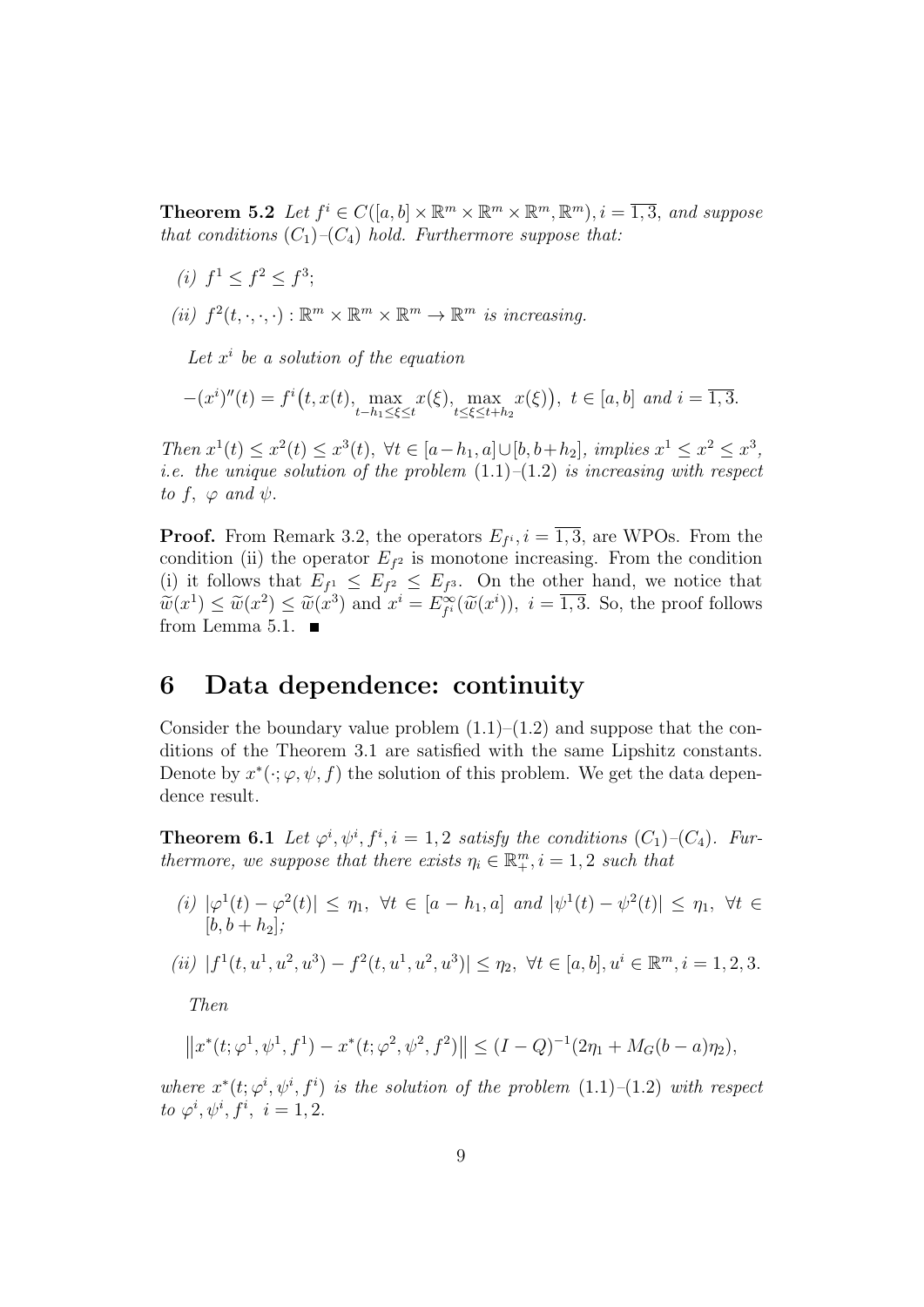**Proof.** Consider the operators  $B_{\varphi^i, \psi^i, f^i}$ ,  $i = 1, 2$ . From Theorem 3.1 it follows that

$$
||B_{\varphi^1, \psi^1, f^1}(x) - B_{\varphi^1, \psi^1, f^1}(y)|| \le Q ||x - y||, \ \forall x, y \in X.
$$

Additionally

$$
||B_{\varphi^1, \psi^1, f^1}(x) - B_{\varphi^2, \psi^2, f^2}(x)|| \le 2\eta_1 + M_G(b-a)\eta_2, \ \forall x \in X.
$$

We have

$$
||x^*(t; \varphi^1, \psi^1, f^1) - x^*(t; \varphi^2, \psi^2, f^2)|| =
$$
  
\n
$$
= ||B_{\varphi^1, \psi^1, f^1}(x^*(t; \varphi^1, \psi^1, f^1)) - B_{\varphi^2, \psi^2, f^2}(x^*(t; \varphi^2, \psi^2, f^2))|| \le
$$
  
\n
$$
\leq ||B_{\varphi^1, \psi^1, f^1}(x^*(t; \varphi^1, \psi^1, f^1)) - B_{\varphi^1, \psi^1, f^1}(x^*(t; \varphi^2, \psi^2, f^2))|| +
$$
  
\n
$$
+ ||B_{\varphi^1, \psi^1, f^1}(x^*(t; \varphi^2, \psi^2, f^2)) - B_{\varphi^2, \psi^2, f^2}(x^*(t; \varphi^2, \psi^2, f^2))|| \le
$$
  
\n
$$
\leq Q ||x^*(t; \varphi^1, \psi^1, f^1) - x^*(t; \varphi^2, \psi^2, f^2)|| + 2\eta_1 + M_G(b - a)\eta_2,
$$

and since  $Q^n \to 0$ , as  $n \to \infty$ , implies that  $(I - Q)^{-1} \in M_{m \times m}(\mathbb{R}_+)$ , we finally obtain

$$
||x^*(t; \varphi^1, \psi^1, f^1) - x^*(t; \varphi^2, \psi^2, f^2)|| \le (I - Q)^{-1}(2\eta_1 + M_G(b - a)\eta_2).
$$

### **Acknowledgements**

The author is grateful to professor I. A. Rus for his helpful comments and suggestions.

### **References**

 $\blacksquare$ 

- [1] D. D. Bainov, N. G. Kazakova, A finite difference method for solving the periodic problem for autonomous differential equations with maxima, *Math. J. Toyama Univ.* **15**(1992), pp. 1–13. 1195436
- [2] D. D. Bainov, S. Hristova, *Differential equations with maxima*, Chapman & Hall/CRC Pure and Applied Mathematics, 2011.
- [3] V. A. DÂRZU, Data dependence for functional differential equations of mixed types, *Mathematica (1)* 46(69) (2004) 61–66. 2104023
- [4] V. A. DÂRZU ILEA, Mixed functional differential equation with parameter, *Studia Univ. Babe¸s-Bolyai Math. (2)* **50**(2005) 29–41. 2245488